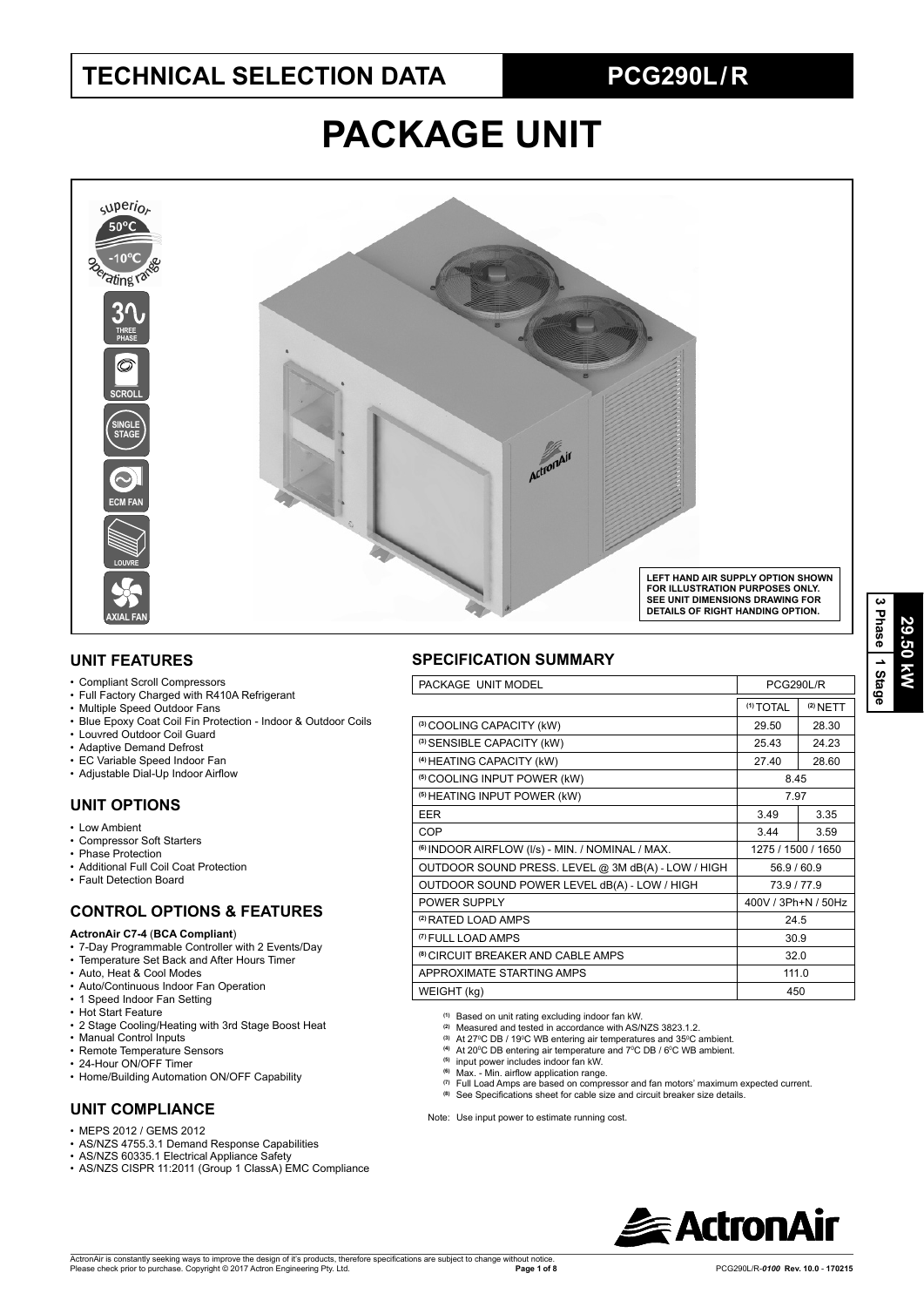## **CAPACITY SELECTION DATA PCG290L / R**

**COOLING PERFORMANCE**

|                     | <u>UUULINU FENFUNIMMINUE</u> |                 |       |       |                    |       |       |                                         |       |       |       |       |       |
|---------------------|------------------------------|-----------------|-------|-------|--------------------|-------|-------|-----------------------------------------|-------|-------|-------|-------|-------|
| <b>AIR ENTERING</b> |                              | <b>TOTAL</b>    |       |       |                    |       |       | <b>TOTAL SENSIBLE CAPACITY - KW</b>     |       |       |       |       |       |
| <b>OUTDOOR</b>      | <b>INDOOR</b>                | <b>CAPACITY</b> |       |       |                    |       |       | AT DB TEMPERATURE ONTO INDOOR COIL - °C |       |       |       |       |       |
| DB-°C               | $WB - C$                     | kW              | 20    | 21    | 22                 | 23    | 24    | 25                                      | 26    | 27    | 28    | 29    | 30    |
|                     | 16                           | 29.88           | 20.27 | 22.01 | 23.48              | 25.14 | 26.73 | 28.30                                   | 29.64 |       |       |       |       |
|                     | 17                           | 30.55           | 18.47 | 20.23 | 21.99              | 23.44 | 25.13 | 26.77                                   | 28.31 | 29.78 | 31.02 |       |       |
| 25                  | 18                           | 31.41           | 16.67 | 18.42 | 20.17              | 21.92 | 23.67 | 25.09                                   | 26.72 | 28.30 | 29.79 | 31.23 |       |
|                     | 19                           | 32.30           | 14.80 | 16.60 | 18.38              | 20.12 | 21.85 | 23.57                                   | 25.00 | 26.67 | 28.28 | 29.83 | 31.27 |
|                     | $\overline{20}$              | 33.16           | 12.95 | 14.76 | 16.51              | 18.31 | 20.03 | 21.78                                   | 23.49 | 24.93 | 26.61 | 28.23 | 29.82 |
|                     | $\overline{21}$              | 34.07           |       | 12.86 | 14.66              | 16.47 | 18.22 | 19.96                                   | 21.70 | 23.44 | 24.84 | 26.56 | 28.20 |
|                     | $\overline{22}$              | 35.10           |       |       | 12.79              | 14.57 | 16.36 | 18.13                                   | 19.90 | 21.62 | 23.35 | 25.09 | 26.45 |
|                     | 16                           | 28.86           | 19.69 | 21.42 | 22.88              | 24.54 | 26.15 | 27.64                                   | 28.84 |       |       |       |       |
|                     | 17                           | 29.40           | 17.91 | 19.64 | 21.38              | 22.86 | 24.53 | 26.16                                   | 27.71 | 29.12 |       |       |       |
|                     | 18                           | 30.14           | 16.08 | 17.84 | 19.59              | 21.33 | 22.79 | 24.47                                   | 26.12 | 27.70 | 29.16 | 30.48 |       |
| 30                  | 19                           | 30.97           | 14.25 | 16.04 | 17.79              | 19.55 | 21.27 | 23.00                                   | 24.41 | 26.08 | 27.69 | 29.22 | 30.61 |
|                     | $\overline{20}$              | 31.83           | 12.39 | 14.18 | 15.96              | 17.75 | 19.49 | 21.23                                   | 22.92 | 24.39 | 26.03 | 27.65 | 29.21 |
|                     | 21                           | 32.69           |       | 12.31 | 14.12              | 15.89 | 17.66 | 19.40                                   | 21.16 | 22.87 | 24.31 | 25.98 | 27.58 |
|                     | $\overline{22}$              | 33.67           |       |       | 12.23              | 14.04 | 15.83 | 17.59                                   | 19.35 | 21.06 | 22.79 | 24.21 | 25.89 |
|                     | 16                           | 27.73           | 19.03 | 20.78 | 22.23              | 23.89 | 25.42 | 26.91                                   |       |       |       |       |       |
|                     | 17                           | 27.95           | 17.26 | 18.99 | 20.73              | 22.21 | 23.85 | 25.47                                   | 26.97 | 28.18 |       |       |       |
|                     | 18                           | 28.71           | 15.44 | 17.20 | 18.95              | 20.69 | 22.15 | 23.81                                   | 25.45 | 27.00 | 28.42 |       |       |
| 35                  | 19                           | 29.50           | 13.63 | 15.38 | $\overline{17.17}$ | 18.91 | 20.66 | 22.09                                   | 23.78 | 25.43 | 27.01 | 28.50 | 29.77 |
|                     | $\overline{20}$              | 30.29           | 11.76 | 13.56 | 15.34              | 17.10 | 18.85 | 20.58                                   | 22.30 | 23.74 | 25.36 | 26.97 | 28.51 |
|                     | 21                           | 31.11           |       | 11.69 | 13.49              | 15.28 | 17.03 | 18.77                                   | 20.50 | 22.25 | 23.64 | 25.33 | 26.93 |
|                     | $\overline{22}$              | 32.03           |       |       | 11.62              | 13.43 | 15.19 | 16.95                                   | 18.69 | 20.44 | 22.16 | 23.59 | 25.24 |
|                     | 16                           | 26.46           | 18.32 | 19.81 | 21.48              | 23.12 | 24.64 | 25.92                                   |       |       |       |       |       |
|                     | 17                           | 26.48           | 16.55 | 18.28 | 20.00              | 21.46 | 23.10 | 24.68                                   | 26.14 |       |       |       |       |
|                     | $\overline{18}$              | 27.14           | 14.75 | 16.50 | 18.26              | 19.99 | 21.41 | 23.08                                   | 24.69 | 26.22 | 27.51 |       |       |
| 40                  | 19                           | 27.85           | 12.91 | 14.68 | 16.45              | 18.19 | 19.92 | 21.38                                   | 23.04 | 24.68 | 26.24 | 27.64 |       |
|                     | 20                           | 28.53           | 11.05 | 12.84 | 14.65              | 16.39 | 18.15 | 19.87                                   | 21.34 | 23.00 | 24.61 | 26.22 | 27.73 |
|                     | 21                           | 29.35           |       | 11.01 | 12.79              | 14.56 | 16.32 | 18.08                                   | 19.80 | 21.53 | 22.95 | 24.58 | 26.18 |
|                     | $\overline{22}$              | 30.22           |       |       | 10.91              | 12.72 | 14.51 | 16.26                                   | 18.02 | 19.74 | 21.45 | 22.89 | 24.52 |
|                     | 16                           | 25.03           | 17.55 | 19.06 | 20.68              | 22.31 | 23.73 |                                         |       |       |       |       |       |
|                     | 17                           | 25.04           | 15.79 | 17.52 | 19.03              | 20.65 | 22.30 | 23.79                                   |       |       |       |       |       |
|                     | 18                           | 25.40           | 13.99 | 15.76 | 17.49              | 19.00 | 20.64 | 22.29                                   | 23.87 |       |       |       |       |
| 45                  | 19                           | 26.08           | 12.18 | 13.96 | 15.71              | 17.45 | 19.17 | 20.62                                   | 22.27 | 23.87 | 25.34 |       |       |
|                     | 20                           | 26.72           | 10.34 | 12.11 | 13.91              | 15.66 | 17.40 | 19.12                                   | 20.59 | 22.21 | 23.83 | 25.39 | 26.76 |
|                     | $\overline{21}$              | 27.52           |       | 10.27 | 12.07              | 13.84 | 15.61 | 17.34                                   | 19.08 | 20.54 | 22.18 | 23.78 | 25.40 |
|                     | $\overline{22}$              | 28.29           |       |       | 10.20              | 12.02 | 13.77 | 15.55                                   | 17.29 | 19.01 | 20.48 | 22.15 | 23.77 |
|                     | 16                           | 23.48           | 16.71 | 18.21 | 19.82              | 21.39 | 22.67 |                                         |       |       |       |       |       |
|                     | $\overline{17}$              | 23.49           | 14.98 | 16.71 | 18.20              | 19.82 | 21.41 | 22.80                                   |       |       |       |       |       |
| 50                  | 18                           | 23.50           | 13.19 | 14.93 | 16.67              | 18.17 | 19.79 | 21.41                                   | 22.91 |       |       |       |       |
|                     | 19                           | 24.18           | 11.39 | 13.14 | 14.89              | 16.64 | 18.14 | 19.78                                   | 21.41 | 22.96 | 24.29 |       |       |
|                     | $\overline{20}$              | 24.71           | 9.54  | 11.34 | 13.10              | 14.86 | 16.59 | 18.30                                   | 19.75 | 21.36 | 22.94 | 24.40 |       |
|                     | $\overline{21}$              | 25.43           |       | 9.51  | 11.28              | 13.05 | 14.80 | 16.54                                   | 18.24 | 19.71 | 21.33 | 22.92 | 24.47 |
|                     | $\overline{22}$              | 26.15           |       |       | 9.44               | 11.21 | 12.47 | 14.75                                   | 16.49 | 18.19 | 19.68 | 21.28 | 22.90 |

#### **HEATING PERFORMANCE**

| <b>WB TEMP</b><br>ON OD | <b>HEATING CAPACITY - kW</b><br>AT DB ENTERING INDOOR - °C |       |       |       |       |       |       |       |       |       |
|-------------------------|------------------------------------------------------------|-------|-------|-------|-------|-------|-------|-------|-------|-------|
| COIL- ºC                |                                                            | 16    |       | 18    | 20    |       | 22    |       | 24    |       |
|                         | ΤН                                                         | IH.   | ΤН    | ін    | ΤН    | IН    | TН    | ۱Н    | TН    | IΗ    |
| $-10$                   | 18.17                                                      | 17.44 | 18.08 | 17.36 | 17.98 | 17.26 | 17.90 | 17.19 | 17.81 | 17.10 |
| -8                      | 19.20                                                      | 18.24 | 19.10 | 18.14 | 18.99 | 18.04 | 18.89 | 17.94 | 18.79 | 17.85 |
| -6                      | 20.28                                                      | 19.06 | 20.16 | 18.95 | 20.04 | 18.83 | 19.91 | 18.72 | 19.78 | 18.59 |
| $-4$                    | 21.44                                                      | 19.73 | 21.30 | 19.59 | 21.15 | 19.46 | 21.02 | 19.34 | 20.87 | 19.20 |
| $-2$                    | 22.64                                                      | 20.15 | 22.48 | 20.01 | 22.32 | 19.87 | 22.16 | 19.72 | 22.00 | 19.58 |
| $\Omega$                | 23.93                                                      | 21.06 | 23.76 | 20.91 | 23.58 | 20.75 | 23.41 | 20.60 | 23.23 | 20.44 |
| 2                       | 25.17                                                      | 22.90 | 24.98 | 22.73 | 24.78 | 22.55 | 24.58 | 22.36 | 24.38 | 22.18 |
| 4                       | 26.50                                                      | 26.50 | 26.27 | 26.27 | 26.06 | 26.06 | 25.84 | 25.84 | 25.60 | 25.60 |
| 6                       | 27.87                                                      | 27.87 | 27.63 | 27.63 | 27.40 | 27.40 | 27.23 | 27.23 | 26.98 | 26.98 |
| 8                       | 29.36                                                      | 29.36 | 29.19 | 29.19 | 28.93 | 28.93 | 28.66 | 28.66 | 28.38 | 28.38 |
| 10                      | 31.02                                                      | 31.02 | 30.74 | 30.74 | 30.45 | 30.45 | 30.16 | 30.16 | 29.85 | 29.85 |
| 12                      | 32.66                                                      | 32.66 | 32.34 | 32.34 | 32.03 | 32.03 | 31.71 | 31.71 | 31.38 | 31.38 |
| 14                      | 34.37                                                      | 34.37 | 34.03 | 34.03 | 33.67 | 33.67 | 33.33 | 33.33 | 32.97 | 32.97 |
| 16                      | 36.13                                                      | 36.13 | 35.76 | 35.76 | 35.38 | 35.38 | 34.99 | 34.99 | 34.62 | 34.62 |
| 18                      | 37.96                                                      | 37.96 | 37.55 | 37.55 | 37.15 | 37.15 | 36.75 | 36.75 | 36.32 | 36.32 |

**TH -** Total Heating Capacity (kW).

 **IH -** Integrated Heating Capacity (kW) Includes defrost losses.

#### **AIRFLOW CORRECTION MULTIPLIER**

| % VARIATION                    | $-15%$ | $-10%$ | $-5%$ | <b>NOMINAL</b> | $+5%$ | $+10%$ |
|--------------------------------|--------|--------|-------|----------------|-------|--------|
| <b>INDOOR AIRFLOW</b><br>(1/s) | 1275   | 1350   | 1425  | 1500           | 1575  | 1650   |
| TOTAL COOLING                  | 0.972  | 0.982  | 0.991 | 1.00           | 1.008 | 1.014  |
| SENSIBLE COOLING               | 0.919  | 0.947  | 0.973 | 1.00           | 1.027 | 1.053  |
| <b>HEATING FACTOR</b>          | 0.991  | 0.994  | 0.997 | 1.00           | 1.002 | 1.004  |
|                                |        |        |       |                |       |        |

#### **NOTES:**

1. No allowance has been made for the effect of indoor fan motor.<br>2. Selection tables are based on nominal airflows.

Correction factors must be applied for selection away from these conditions.



**29.50 kW 3 Phase 1 Stage**

3 Phase 1 Stage 29.50 kW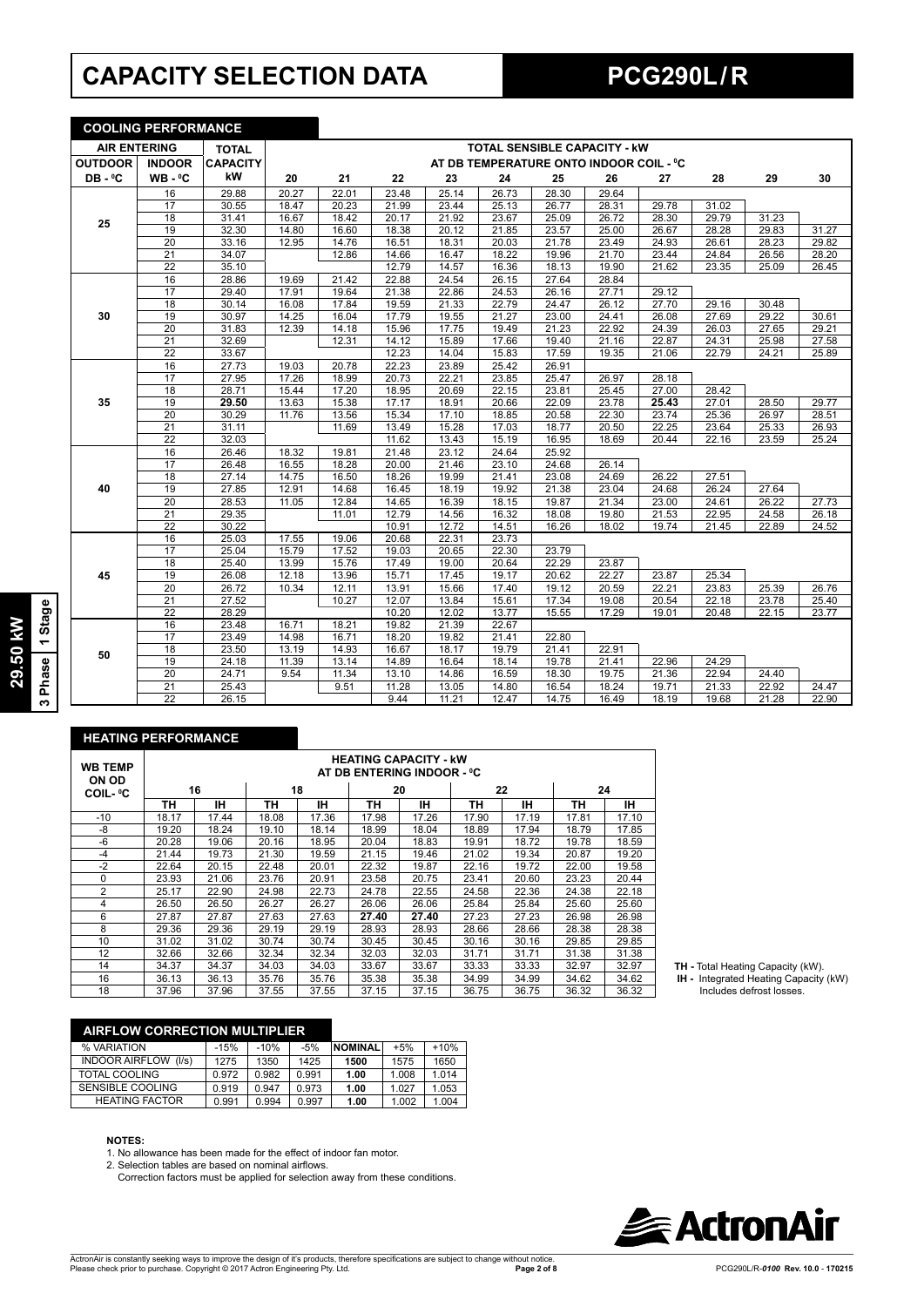## **INDOOR FAN DATA / FAN CURVE PCG290L / R**

|                |       | <b>EXTERNAL STATIC PRESSURE (Pa)</b> |       |      |       |      |       |      |       |      |                |   |
|----------------|-------|--------------------------------------|-------|------|-------|------|-------|------|-------|------|----------------|---|
| <b>AIRFLOW</b> | 50    |                                      | 100   |      | 150   |      | 200   |      | 250   |      | 300            |   |
| (I/s)          | % PWM | W                                    | % PWM | W    | % PWM | w    | % PWM | W    | % PWM | W    | % PWM          | W |
| 1275           | ---   | ---                                  | ---   | ---  | 53    | 801  | 57    | 924  | 62    | 1093 |                |   |
| 1300           | $---$ | $---$                                | ---   | ---  | 54    | 810  | 58    | 947  | 63    | 1112 |                |   |
| 1350           | $---$ | ---                                  | 52    | 741  | 57    | 870  | 61    | 1012 | 66    | 1178 |                |   |
| 1400           | 51    | 677                                  | 55    | 776  | 60    | 922  | 64    | 1070 | 69    | 1245 | MOTOR / BLOWER |   |
| 1450           | 54    | 709                                  | 58    | 838  | 63    | 989  | 67    | 1141 | 73    | 1312 | <b>LIMIT</b>   |   |
| 1500           | 57    | 762                                  | 61    | 902  | 66    | 1052 | 70    | 1214 | 76    | 1380 |                |   |
| 1550           | 60    | 838                                  | 65    | 972  | 69    | 1132 | 74    | 1298 | 80    | 1458 |                |   |
| 1600           | 64    | 899                                  | 68    | 1042 | 73    | 1211 | 78    | 1375 | 84    | 1528 |                |   |
| 1650           | 67    | 979                                  | 72    | 1132 | 77    | 1300 | 82    | 1458 | 88    | 1676 |                |   |

#### **NOTES:**

**W** = Indoor Fan Power, Watts

**PWM** = Pulse Width Modulation Setting, % PWM

(Adjustable through CPI3-1 Board located in electrical panel).

Factory PWM Setting = 61 % PWM for 100 Pa.

- Data in the box indicates Factory Default Setting.



**350** MOTOR / BLOWER LIMIT **300 95% PWM 90% PWM 85% PWM 80% PWM 250** EXTERNAL STATIC<br>PRESSURE (Pa) **75% PWM EXTERNAL STATIC PRESSURE (Pa) 200 70% PWM 65% PWM 150 60% PWM 61% PWM 55% PWM 100 50% PWM 50**  $_{0}^{0}$  <del>L</del> **1275 1300 1350 1400 1450 1500 1550 1600 1650 APPLICATION RANGE AIRFLOW (l/s)**



**3 Phase**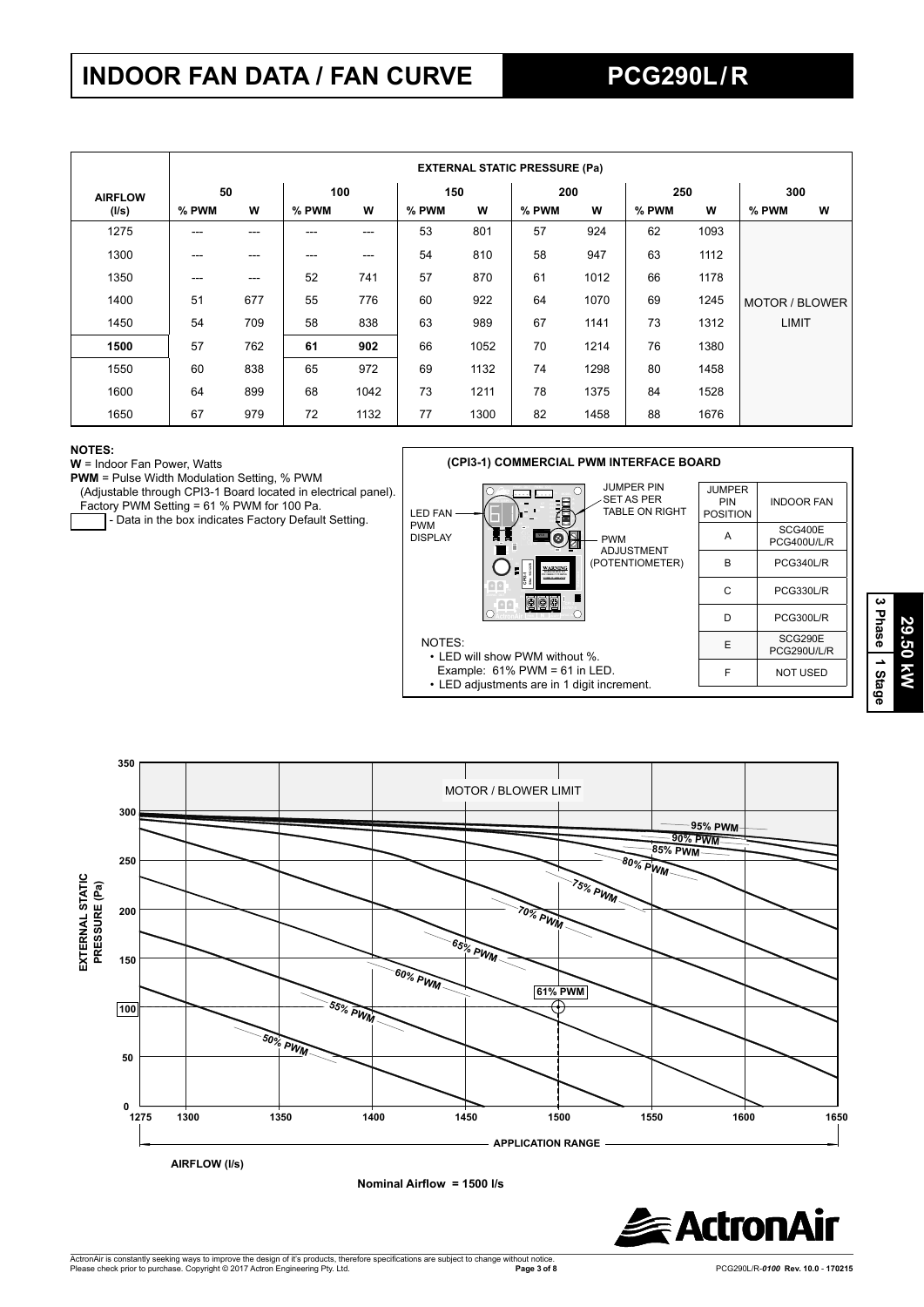## **UNIT DIMENSIONS PCG290L**

**Report AT A PACKAGE UNIT - WITH LEFT HAND AIR SUPPLY OPTION** 



| . <del>.</del> |  |
|----------------|--|
|                |  |

| <b>UNIT MODEL NUMBER</b> | <b>UNIT</b><br><b>WEIGHT</b><br>(kg) | <b>CORNER WEIGHTS (kg)</b> |       |      |           |      |           |  |
|--------------------------|--------------------------------------|----------------------------|-------|------|-----------|------|-----------|--|
|                          |                                      | LF                         | RF    | LR   | <b>RR</b> | LМ   | <b>RM</b> |  |
| <b>PCG290L</b>           | 450                                  | 120.8                      | 126.6 | 67.2 | 53.6      | 37.0 | 44.8      |  |

### **MINIMUM SERVICE ACCESS CLEARANCES & AIRFLOW SPACE ALLOWANCES**



 $\Gamma$ 

**PLEASE NOTE THAT UNDER ALL CIRCUMSTANCES, CONDENSER AIR MUST NOT RECIRCULATE BACK ONTO CONDENSER COIL. KEEP ALL CLEARANCES FREE OF ANY OBSTRUCTIONS**

| <b>STACKING OF UNITS</b>                             |                                         |  |  |  |  |  |  |
|------------------------------------------------------|-----------------------------------------|--|--|--|--|--|--|
| ONE IN FRONT OF THE OTHER<br>(DISTANCE BET. LF & RF) | SIDE BY SIDE<br>(DISTANCE BET. LF & LR) |  |  |  |  |  |  |
| 1000 mm                                              | $1000$ mm                               |  |  |  |  |  |  |



ActronAir is constantly seeking ways to improve the design of it's products, therefore specifications are subject to change without notice.<br>Please check prior to purchase. Copyright © 2017 Actron Engineering Pty. Ltd.

**Page 4 of 8** PCG290L/R-*0100* **Rev. 10.0** - **170215** 

ო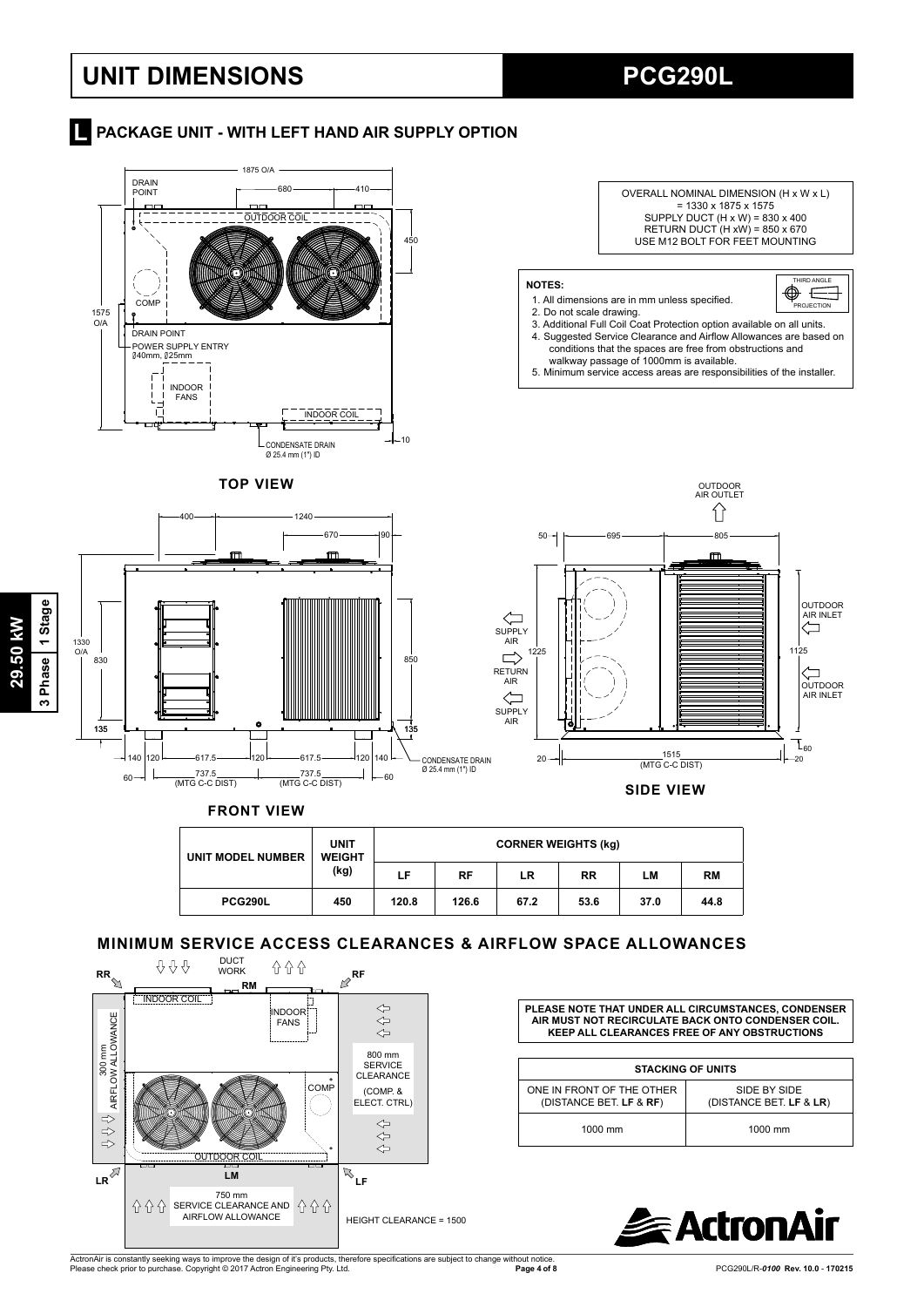## **UNIT DIMENSIONS PCG290R**

### **R** PACKAGE UNIT - WITH RIGHT HAND AIR SUPPLY OPTION







**29.50 kW**

29.50 kW

**3 Phase**

 **1 Stage**

**SIDE VIEW**

**FRONT VIEW**

| UNIT MODEL NUMBER | <b>UNIT</b><br><b>WEIGHT</b><br>(kg) | <b>CORNER WEIGHTS (kg)</b> |      |      |           |      |           |  |
|-------------------|--------------------------------------|----------------------------|------|------|-----------|------|-----------|--|
|                   |                                      | LF.                        | RF   | LR   | <b>RR</b> | LМ   | <b>RM</b> |  |
| <b>PCG290R</b>    | 450                                  | 120.8                      | 53.6 | 67.2 | 126.6     | 37.0 | 44.8      |  |

### **MINIMUM SERVICE ACCESS CLEARANCES & AIRFLOW SPACE ALLOWANCES**



**PLEASE NOTE THAT UNDER ALL CIRCUMSTANCES, CONDENSER AIR MUST NOT RECIRCULATE BACK ONTO CONDENSER COIL. KEEP ALL CLEARANCES FREE OF ANY OBSTRUCTIONS**

| <b>STACKING OF UNITS</b>                             |                                         |  |  |  |  |  |  |
|------------------------------------------------------|-----------------------------------------|--|--|--|--|--|--|
| ONE IN FRONT OF THE OTHER<br>(DISTANCE BET. LF & RF) | SIDE BY SIDE<br>(DISTANCE BET. LF & LR) |  |  |  |  |  |  |
| 1000 mm                                              | 1000 mm                                 |  |  |  |  |  |  |



ActronAir is constantly seeking ways to improve the design of it's products, therefore specifications are subject to change without notice.<br>Please check prior to purchase. Copyright © 2017 Actron Engineering Pty. Ltd.

**Page 5 of 8** PCG290L/R-*0100* **Rev. 10.0** - **170215**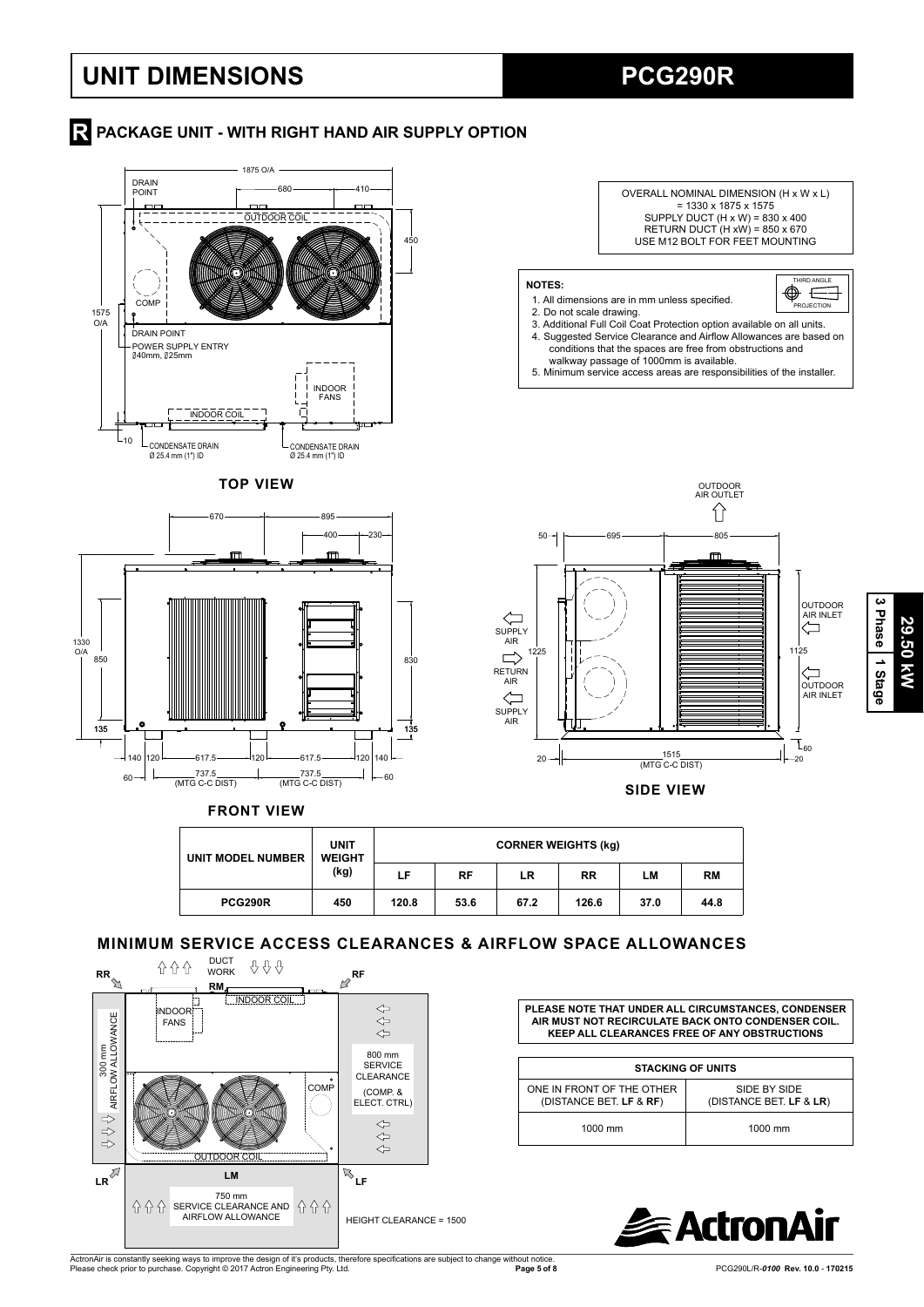### **Outdoor Radiated**

### **Sound Power**

| Level (SWL) |  |
|-------------|--|
|-------------|--|

| Fan Speed | Sound Power Level<br>dB(A) |      |      | Octave Band Centre Frequency (Hz), dB |      |      |      |      |
|-----------|----------------------------|------|------|---------------------------------------|------|------|------|------|
|           |                            | 125  | 250  | 500                                   | 1k   | 2k   | 4k   | 8k   |
| ∟ow       | 73.9                       | 72.1 | 71.9 | 71.5                                  | 68.5 | 65.1 | 64.1 | 60.6 |
| High      | 77.9                       | 75.9 | 75.7 | 75.2                                  | 72.5 | 69.5 | 67.9 | 64.6 |

### **Indoor Outlet**

#### **Sound Power**

**Level (SWL)**

| Airflow Setting | Airflow<br>Li/s | Sound<br>Power Level<br>dB(A) | Octave Band Centre Frequency (Hz), dB |      |      |                |      |      |      |  |
|-----------------|-----------------|-------------------------------|---------------------------------------|------|------|----------------|------|------|------|--|
|                 |                 |                               | 125                                   | 250  | 500  | 1 <sub>k</sub> | 2k   | 4k   | 8k   |  |
| Nominal         | 1500            | 76.1                          | 74.0                                  | 71.1 | 72.3 | 71.5           | 68.7 | 66.3 | 60.1 |  |

### **OUTDOOR RADIATED INDOOR OUTLET**





#### **NOTES:**

- 1. Radiated sound power levels are based on ISO 3743-2.
- 2. Outlet sound power levels are based on ISO 13347-2.

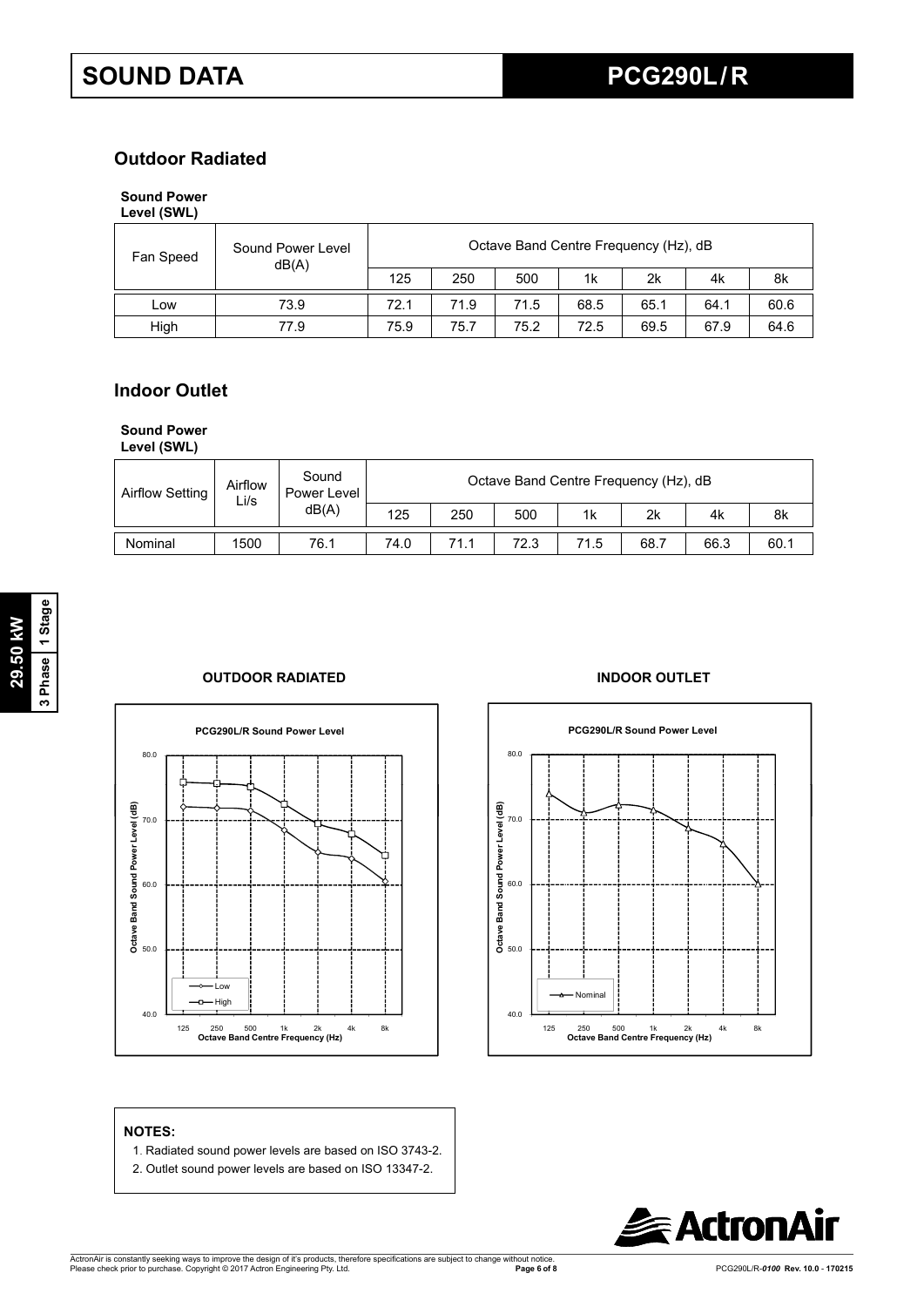## **SPECIFICATIONS PCG290L / R**

| <b>CONSTRUCTION</b>                                                                                                                     |                                                                                                                                              |                                                                                                                                                                                     | <b>COMPRESSOR</b>                                                                                                                                                                                 |                                   |                                                                    |                                                                                                                                                  |                                     |  |  |  |  |
|-----------------------------------------------------------------------------------------------------------------------------------------|----------------------------------------------------------------------------------------------------------------------------------------------|-------------------------------------------------------------------------------------------------------------------------------------------------------------------------------------|---------------------------------------------------------------------------------------------------------------------------------------------------------------------------------------------------|-----------------------------------|--------------------------------------------------------------------|--------------------------------------------------------------------------------------------------------------------------------------------------|-------------------------------------|--|--|--|--|
| <b>CABINET BASE</b>                                                                                                                     | 1.9 mm Galvanised Steel                                                                                                                      | NUMBER PER UNIT x TYPE                                                                                                                                                              |                                                                                                                                                                                                   |                                   |                                                                    | 1 x Scroll (Hermetic)                                                                                                                            |                                     |  |  |  |  |
| CABINET TOP AND SIDES                                                                                                                   | 0.9 - 1.6 mm Galvanized Steel                                                                                                                | <b>FULL LOAD AMPS</b>                                                                                                                                                               |                                                                                                                                                                                                   |                                   |                                                                    | 16.7                                                                                                                                             |                                     |  |  |  |  |
| <b>SURFACE FINISH</b>                                                                                                                   | 65 microns                                                                                                                                   | <b>LOCKED ROTOR AMPS</b>                                                                                                                                                            |                                                                                                                                                                                                   |                                   |                                                                    | 111.0                                                                                                                                            |                                     |  |  |  |  |
|                                                                                                                                         | <b>Baked Polyester Powder Coat</b>                                                                                                           | <b>STARTING METHOD</b>                                                                                                                                                              |                                                                                                                                                                                                   |                                   | D.O.L. (optional soft starter)                                     |                                                                                                                                                  |                                     |  |  |  |  |
| <b>INSULATION</b>                                                                                                                       |                                                                                                                                              |                                                                                                                                                                                     | <b>REFRIGERATION SYSTEM</b>                                                                                                                                                                       |                                   |                                                                    |                                                                                                                                                  |                                     |  |  |  |  |
| <b>TYPE</b>                                                                                                                             | 10 mm Foil Faced Polyethylene                                                                                                                | <b>REFRIGERANT TYPE</b>                                                                                                                                                             |                                                                                                                                                                                                   |                                   |                                                                    | <b>R-410A</b>                                                                                                                                    |                                     |  |  |  |  |
|                                                                                                                                         | 20 mm Expanded Polystyrene                                                                                                                   | <b>EXPANSION CONTROL</b>                                                                                                                                                            |                                                                                                                                                                                                   |                                   | <b>Direct Expansion Orifice</b>                                    |                                                                                                                                                  |                                     |  |  |  |  |
| <b>SOUND LEVEL * dB(A)</b>                                                                                                              |                                                                                                                                              | FACTORY CHARGE (grams)                                                                                                                                                              |                                                                                                                                                                                                   |                                   |                                                                    | 10,475                                                                                                                                           |                                     |  |  |  |  |
| SOUND PRESS. - Low / High<br>55.9 / 59.9 @ 3m Distance                                                                                  |                                                                                                                                              |                                                                                                                                                                                     | <b>FILTER DRIER</b>                                                                                                                                                                               |                                   |                                                                    |                                                                                                                                                  |                                     |  |  |  |  |
| SOUND POWER LEVEL - Low / High<br>72.9 / 76.9                                                                                           |                                                                                                                                              |                                                                                                                                                                                     | <b>CONNECTION SIZE &amp; TYPE</b><br>15.9 mm (7/8") ODF Soldered Bi-Flow                                                                                                                          |                                   |                                                                    |                                                                                                                                                  |                                     |  |  |  |  |
| Sound data are based on outdoor fan's manufacturer sound level data.                                                                    |                                                                                                                                              |                                                                                                                                                                                     | FACTORY SUPPLIED / FITTED<br>No                                                                                                                                                                   |                                   |                                                                    |                                                                                                                                                  |                                     |  |  |  |  |
| <b>ELECTRICAL</b>                                                                                                                       |                                                                                                                                              |                                                                                                                                                                                     |                                                                                                                                                                                                   |                                   | See Installation Section for complete Filter Drier specifications. |                                                                                                                                                  |                                     |  |  |  |  |
| POWER SUPPLY - 50 Hz                                                                                                                    | 400 Volts x 3 Phase + Neutral                                                                                                                |                                                                                                                                                                                     | <b>PROTECTION DEVICES</b>                                                                                                                                                                         |                                   |                                                                    |                                                                                                                                                  |                                     |  |  |  |  |
| VOLTAGE RANGE (min - max)                                                                                                               | 380V - 440V                                                                                                                                  | HIGH PRESSURE CUTOUT SWITCH                                                                                                                                                         |                                                                                                                                                                                                   |                                   |                                                                    | Nonadjustable (Automatic Reset)                                                                                                                  |                                     |  |  |  |  |
| FULL LOAD AMPS * - Phase 1                                                                                                              | 30.9                                                                                                                                         |                                                                                                                                                                                     | LOW PRESSURE CUTOUT SWITCH                                                                                                                                                                        |                                   |                                                                    |                                                                                                                                                  | Nonadjustable (Automatic Reset)     |  |  |  |  |
| FULL LOAD AMPS * - Phase 2 & 3                                                                                                          | 16.3 & 17.1                                                                                                                                  | COMPRESSOR MOTOR TEMP.                                                                                                                                                              |                                                                                                                                                                                                   |                                   |                                                                    | Internal Thermal Cut-Out                                                                                                                         |                                     |  |  |  |  |
| <b>RATED LOAD AMPS**</b>                                                                                                                | 24.5                                                                                                                                         | <b>INDOOR FAN OVERLOAD</b>                                                                                                                                                          |                                                                                                                                                                                                   |                                   |                                                                    | Internal Thermal Cut-Out                                                                                                                         |                                     |  |  |  |  |
| APPROX. STARTING AMPS                                                                                                                   | 111.0                                                                                                                                        |                                                                                                                                                                                     | OUTDOOR FAN OVERLOAD                                                                                                                                                                              |                                   |                                                                    | Internal Thermal Cut-Out                                                                                                                         |                                     |  |  |  |  |
| <b>IP RATING</b>                                                                                                                        | IP44                                                                                                                                         |                                                                                                                                                                                     | <b>SUMP HEATER WATTS</b>                                                                                                                                                                          |                                   |                                                                    |                                                                                                                                                  | 50.0 W during Comp. Off Cycle       |  |  |  |  |
| IMPORTANT - The local electricity authority may require limits on starting current and<br>voltage drop, please check prior to purchase. |                                                                                                                                              |                                                                                                                                                                                     | <b>ELECTRIC CONTROLS</b>                                                                                                                                                                          |                                   |                                                                    |                                                                                                                                                  |                                     |  |  |  |  |
| * Full Load Amps are based on compressor and fan motor's maximum expected current.                                                      |                                                                                                                                              |                                                                                                                                                                                     | <b>DEFROST METHOD</b>                                                                                                                                                                             |                                   |                                                                    | Reverse Cycle                                                                                                                                    |                                     |  |  |  |  |
| ** Rated Load Amps are measured and tested in accordance with AS/NZS3823.1.2.                                                           |                                                                                                                                              | <b>DEFROST TYPE</b>                                                                                                                                                                 |                                                                                                                                                                                                   |                                   |                                                                    | <b>Adaptive Demand Defrost</b>                                                                                                                   |                                     |  |  |  |  |
| <b>CABLE SIZE &amp; CIRCUIT BREAKER SIZE</b>                                                                                            |                                                                                                                                              |                                                                                                                                                                                     | CONTROL CIRCUIT BREAKER                                                                                                                                                                           |                                   |                                                                    | 16.0 Amps                                                                                                                                        |                                     |  |  |  |  |
|                                                                                                                                         | Suggested minimum cable size should be used as a guide only, refer to AS/NZS 3000<br>"Australian/New Zealand Wiring Rules" for more details. |                                                                                                                                                                                     |                                                                                                                                                                                                   | C7-4 FIELD CONTROL WIRING         |                                                                    |                                                                                                                                                  | 2 Core 14 / 0.20 Screened Cable     |  |  |  |  |
| CABLE SIZE (MAIN LINE)                                                                                                                  | 6.0mm <sup>2</sup> (SUGGESTED MINIMUM)                                                                                                       | <b>OPERATING RANGE</b><br>It is essential that the unit is correctly sized for the application and operates within its<br>recommended range of operating conditions as shown below. |                                                                                                                                                                                                   |                                   |                                                                    |                                                                                                                                                  |                                     |  |  |  |  |
| CIRCUIT BREAKER SIZE - AMPS                                                                                                             | 32.0                                                                                                                                         |                                                                                                                                                                                     |                                                                                                                                                                                                   |                                   |                                                                    |                                                                                                                                                  |                                     |  |  |  |  |
| <b>OUTDOOR COIL</b>                                                                                                                     |                                                                                                                                              |                                                                                                                                                                                     |                                                                                                                                                                                                   |                                   | <b>INDOOR</b>                                                      |                                                                                                                                                  |                                     |  |  |  |  |
| <b>TUBE TYPE</b>                                                                                                                        | Copper - Rifle Bore                                                                                                                          | <b>MODE</b>                                                                                                                                                                         |                                                                                                                                                                                                   | <b>RANGE</b>                      |                                                                    | <b>AIR INTAKE</b>                                                                                                                                | <b>OUTDOOR</b><br><b>AIR INTAKE</b> |  |  |  |  |
| <b>FIN TYPE</b>                                                                                                                         | Aluminium - Wave                                                                                                                             |                                                                                                                                                                                     |                                                                                                                                                                                                   |                                   | <b>TEMPERATURE</b>                                                 |                                                                                                                                                  | <b>TEMPERATURE</b>                  |  |  |  |  |
| FACE AREA (m sqr)                                                                                                                       | 2.51                                                                                                                                         | Cooling                                                                                                                                                                             |                                                                                                                                                                                                   | Max.<br>Min.                      |                                                                    | 30°C DB / 22°C WB                                                                                                                                | 50°C DB                             |  |  |  |  |
| FIN SPACING (per m)                                                                                                                     | 630                                                                                                                                          |                                                                                                                                                                                     |                                                                                                                                                                                                   |                                   | 20°C DB / 16°C WB                                                  |                                                                                                                                                  | 15°C DB                             |  |  |  |  |
| <b>COIL COATING</b>                                                                                                                     | Blue Epoxy Coat Coil Fin Protection                                                                                                          | Heating                                                                                                                                                                             |                                                                                                                                                                                                   | Max.                              | $24^{\circ}$ CDB                                                   |                                                                                                                                                  | 19.5°C DB / 18°C WB                 |  |  |  |  |
| <b>ROWS</b>                                                                                                                             | ---                                                                                                                                          |                                                                                                                                                                                     |                                                                                                                                                                                                   | Min.                              | 16°C DB                                                            |                                                                                                                                                  | $-10^{\circ}$ C WB                  |  |  |  |  |
| OUTDOOR FAN                                                                                                                             |                                                                                                                                              |                                                                                                                                                                                     |                                                                                                                                                                                                   |                                   |                                                                    | IMPORTANT - For low ambient cooling use option S. Lower ambient available<br>on request. Contact your nearest ActronAir office for more details. |                                     |  |  |  |  |
| NUMBER OF FANS x TYPE                                                                                                                   | 2 x Axial                                                                                                                                    |                                                                                                                                                                                     | Option S                                                                                                                                                                                          | Max. 29 °C DB / 19 °C WB 50 °C DB |                                                                    |                                                                                                                                                  |                                     |  |  |  |  |
| NUMBER OF BLADES PER FAN                                                                                                                | 4                                                                                                                                            | Low<br>Ambient                                                                                                                                                                      |                                                                                                                                                                                                   | Min.                              |                                                                    | 20°C DB / 15°C WB                                                                                                                                | 5°C DB                              |  |  |  |  |
| DIAMETER (mm)                                                                                                                           | 560                                                                                                                                          | Cooling                                                                                                                                                                             | On                                                                                                                                                                                                | Max.                              | 29°C DB / 19°C WB                                                  |                                                                                                                                                  | 50°C DB                             |  |  |  |  |
| <b>OUTPUT KW</b>                                                                                                                        | 0.37                                                                                                                                         |                                                                                                                                                                                     | Request                                                                                                                                                                                           | Min.                              | 20°C DB / 15°C WB                                                  |                                                                                                                                                  | -5°C DB                             |  |  |  |  |
| MOTOR TYPE / DRIVE TYPE                                                                                                                 | 6 Pole External Rotor / Direct Drive                                                                                                         |                                                                                                                                                                                     | <b>AIR FILTERS</b>                                                                                                                                                                                |                                   |                                                                    |                                                                                                                                                  |                                     |  |  |  |  |
| FAN SPEED CONTROL                                                                                                                       | 2 Speed via Capacitor                                                                                                                        |                                                                                                                                                                                     | All return air including fresh air must have adequate filters supplied and fitted by the                                                                                                          |                                   |                                                                    |                                                                                                                                                  |                                     |  |  |  |  |
| The standard type outdoor fans fitted to this unit will accept up to 5Pa<br>of external static resistance.                              |                                                                                                                                              |                                                                                                                                                                                     | installing contractor. Filters must be located in accessible location between the<br>return air grille and the unit.-<br>ActronAir® does not supply or make any provisions for return air filter. |                                   |                                                                    |                                                                                                                                                  |                                     |  |  |  |  |
| <b>INDOOR COIL</b>                                                                                                                      |                                                                                                                                              |                                                                                                                                                                                     |                                                                                                                                                                                                   |                                   |                                                                    |                                                                                                                                                  |                                     |  |  |  |  |
| <b>TUBE TYPE</b>                                                                                                                        | Copper - Rifle Bore                                                                                                                          |                                                                                                                                                                                     |                                                                                                                                                                                                   |                                   |                                                                    |                                                                                                                                                  |                                     |  |  |  |  |
| <b>FIN TYPE</b>                                                                                                                         | Aluminium - Louvre                                                                                                                           |                                                                                                                                                                                     |                                                                                                                                                                                                   |                                   |                                                                    |                                                                                                                                                  |                                     |  |  |  |  |
| FACE ARE (m sqr)                                                                                                                        | 0.863                                                                                                                                        |                                                                                                                                                                                     |                                                                                                                                                                                                   |                                   |                                                                    |                                                                                                                                                  |                                     |  |  |  |  |
| FIN SPACING (per m)                                                                                                                     | 472                                                                                                                                          |                                                                                                                                                                                     |                                                                                                                                                                                                   |                                   |                                                                    |                                                                                                                                                  |                                     |  |  |  |  |
| <b>COIL COATING</b><br>Blue Epoxy Coat Coil Fin Protection                                                                              |                                                                                                                                              |                                                                                                                                                                                     |                                                                                                                                                                                                   |                                   |                                                                    |                                                                                                                                                  |                                     |  |  |  |  |
| <b>ROWS</b><br>---                                                                                                                      |                                                                                                                                              |                                                                                                                                                                                     |                                                                                                                                                                                                   |                                   |                                                                    |                                                                                                                                                  |                                     |  |  |  |  |
| <b>INDOOR FAN</b>                                                                                                                       |                                                                                                                                              |                                                                                                                                                                                     |                                                                                                                                                                                                   |                                   |                                                                    |                                                                                                                                                  |                                     |  |  |  |  |
| NUMBER OF FANS x TYPE                                                                                                                   | 2 x Centrifugal EC Fan                                                                                                                       |                                                                                                                                                                                     |                                                                                                                                                                                                   |                                   |                                                                    |                                                                                                                                                  |                                     |  |  |  |  |
| DIAMETER / WIDTH (mm)                                                                                                                   | 270 x 270                                                                                                                                    |                                                                                                                                                                                     |                                                                                                                                                                                                   |                                   |                                                                    |                                                                                                                                                  |                                     |  |  |  |  |
| <b>OUTPUT KW / INPUT KW</b>                                                                                                             | 1.12 / 1.26                                                                                                                                  |                                                                                                                                                                                     |                                                                                                                                                                                                   |                                   |                                                                    |                                                                                                                                                  |                                     |  |  |  |  |
| MOTOR TYPE / DRIVE TYPE                                                                                                                 | Variable Speed EC Motor / Direct                                                                                                             |                                                                                                                                                                                     |                                                                                                                                                                                                   |                                   |                                                                    |                                                                                                                                                  |                                     |  |  |  |  |